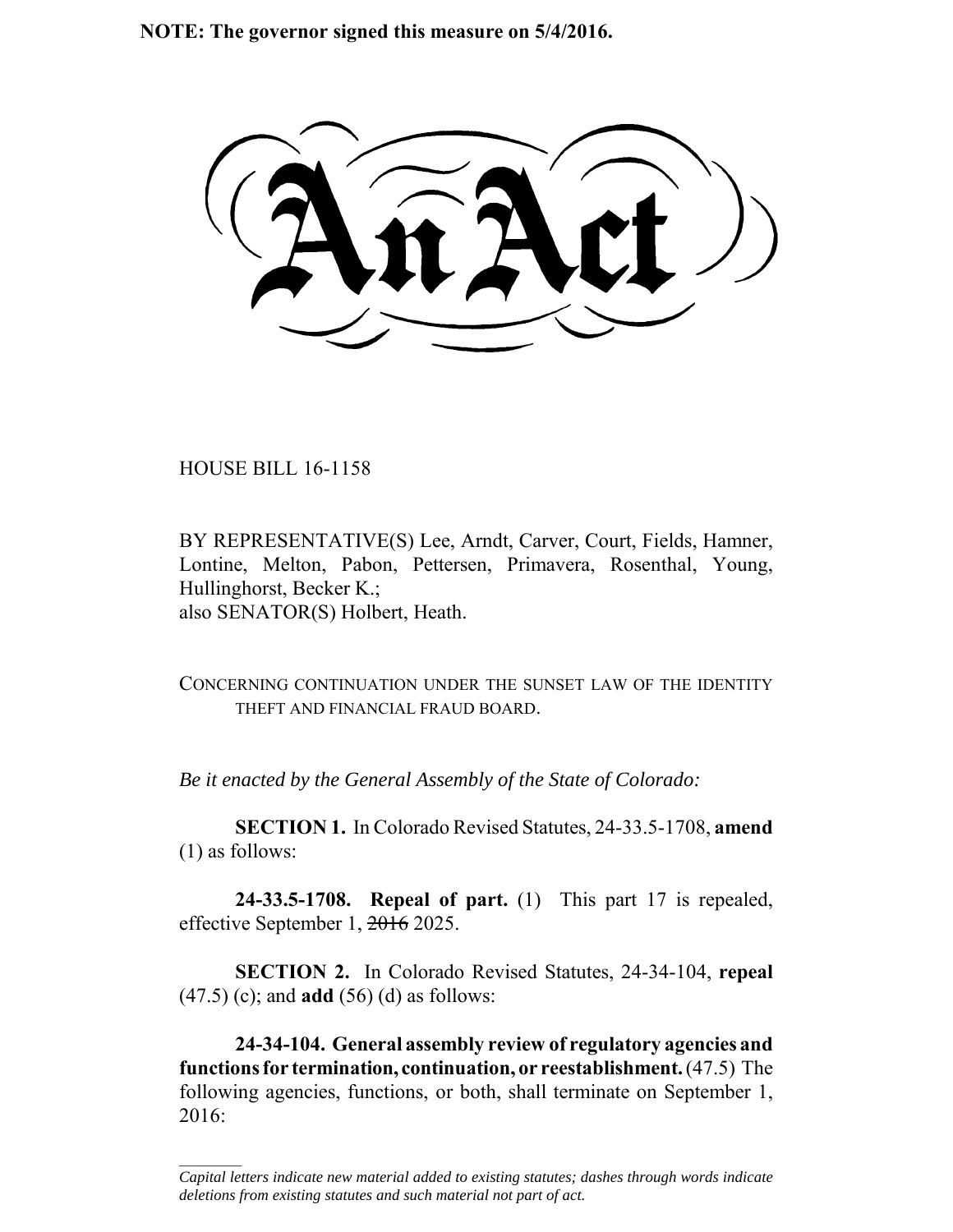(c) The identity theft and financial fraud board and the Colorado fraud investigators unit created in part 17 of article 33.5 of this title;

(56) The following agencies, functions, or both, terminate on September 1, 2025:

(d) THE IDENTITY THEFT AND FINANCIAL FRAUD BOARD CREATED IN PART 17 OF ARTICLE 33.5 OF THIS TITLE.

**SECTION 3. Act subject to petition - effective date applicability.** (1) This act takes effect at 12:01 a.m. on the day following the expiration of the ninety-day period after final adjournment of the general assembly (August 10, 2016, if adjournment sine die is on May 11, 2016); except that, if a referendum petition is filed pursuant to section 1 (3) of article V of the state constitution against this act or an item, section, or part of this act within such period, then the act, item, section, or part will not take effect unless approved by the people at the general election to be held in November 2016 and, in such case, will take effect on the date of the official declaration of the vote thereon by the governor.